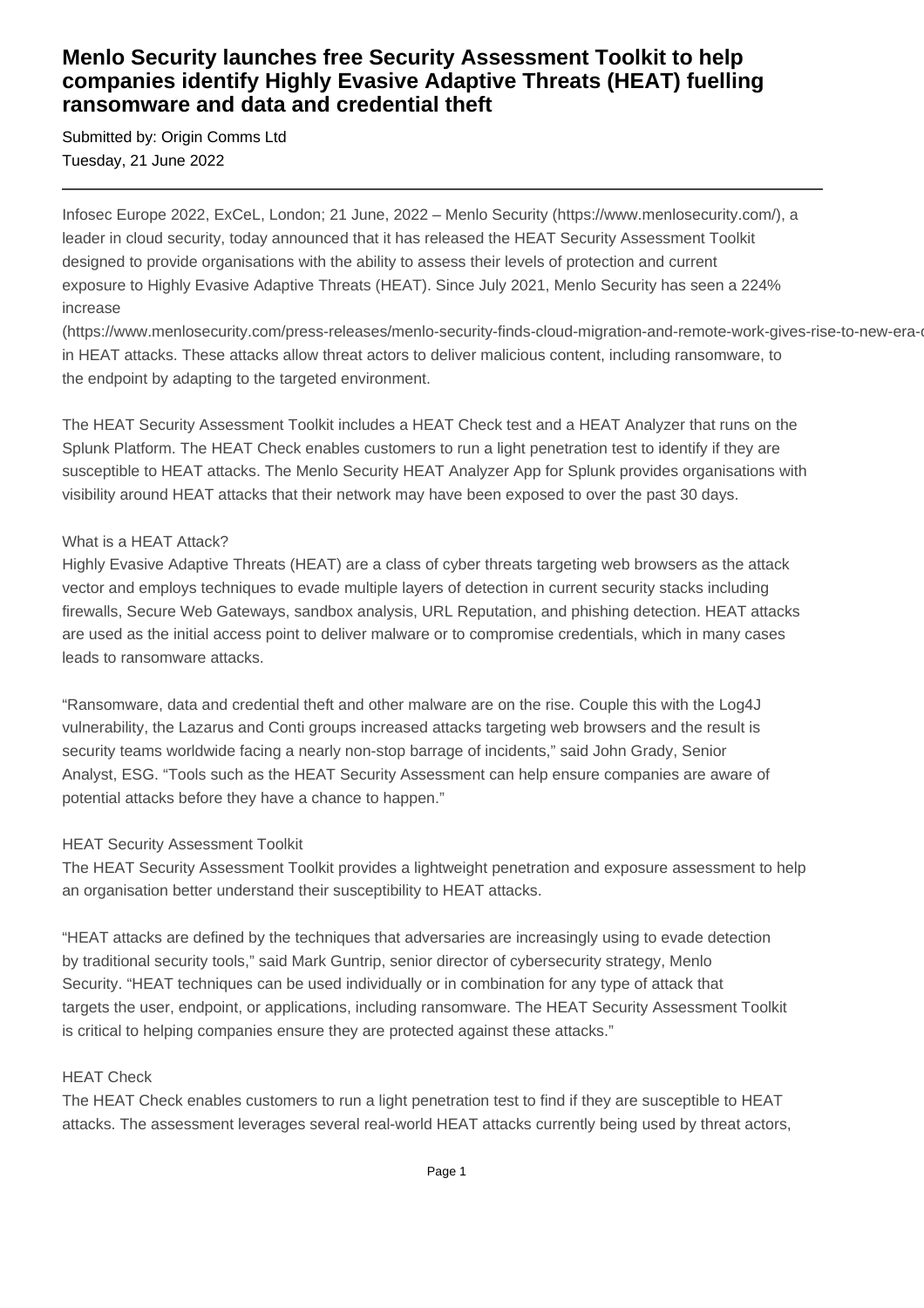safely enabling the user to determine their exposure.

The HEAT Check does not deliver actual malicious content. It uses an industry standard EICAR file to test an organisation's existing HEAT exposure. If the EICAR file is delivered without triggering an alert inside an organisation's current security stack, then the security technology is not providing the requisite level of protection to defend against HEAT attacks.

# Menlo Security HEAT Analyzer App for Splunk

To assess current HEAT exposure, the HEAT Analyzer, now available on Splunkbase (https://splunkbase.splunk.com/app/6416/), provides organisations with visibility around HEAT attacks that their network may have been exposed to over the past 30 days. This assessment tool analyses the company's web traffic to determine the scale of HEAT exposure currently in their network and identifies the associated websites that were accessed.

The Menlo Security HEAT Analyzer provides organisations with a simple and effective way to perform a URL & category analysis of the visited websites. The HEAT Analyzer Report will highlight a customer's exposure to HEAT attacks as well as the number of legacy URL reputation evasions, including click time mis-categorisations, specific categories serving up Legacy URL Reputation Evasion techniques (LUREs), as well as frequently seen domains.

How to Get the HEAT Security Assessment Toolkit To get started using the Heat Security Assessment Toolkit and understand your susceptibility to HEAT attacks, please visit https://www.heatcheck.security/

The HEAT Analyzer app is available now on Splunkbase (https://splunkbase.splunk.com/app/6416/)

For a video demonstration of the HEAT Security Assessment Toolkit: https://vimeo.com/721568134/17fb9bb97f.

# About Menlo Security

Menlo Security protects organisations from cyberattacks by eliminating the threat of malware from the web, documents, and email. Menlo Security's isolation-powered cloud security platform scales to provide comprehensive protection across enterprises of any size, without requiring endpoint software or impacting the end user-experience. Menlo Security is trusted by major global businesses (https://www.menlosecurity.com/customers/), including Fortune 500 companies, eight of the ten largest global financial services institutions, and large governmental institutions. The company is backed by Vista Equity Partners, Neuberger Berman, General Catalyst, American Express Ventures, Ericsson Ventures, HSBC, and JP Morgan Chase. Menlo Security is headquartered in Mountain View, California. For more information, please visit www.menlosecurity.com.

Media contact: Amanda Hassall, Consultant Origin Comms